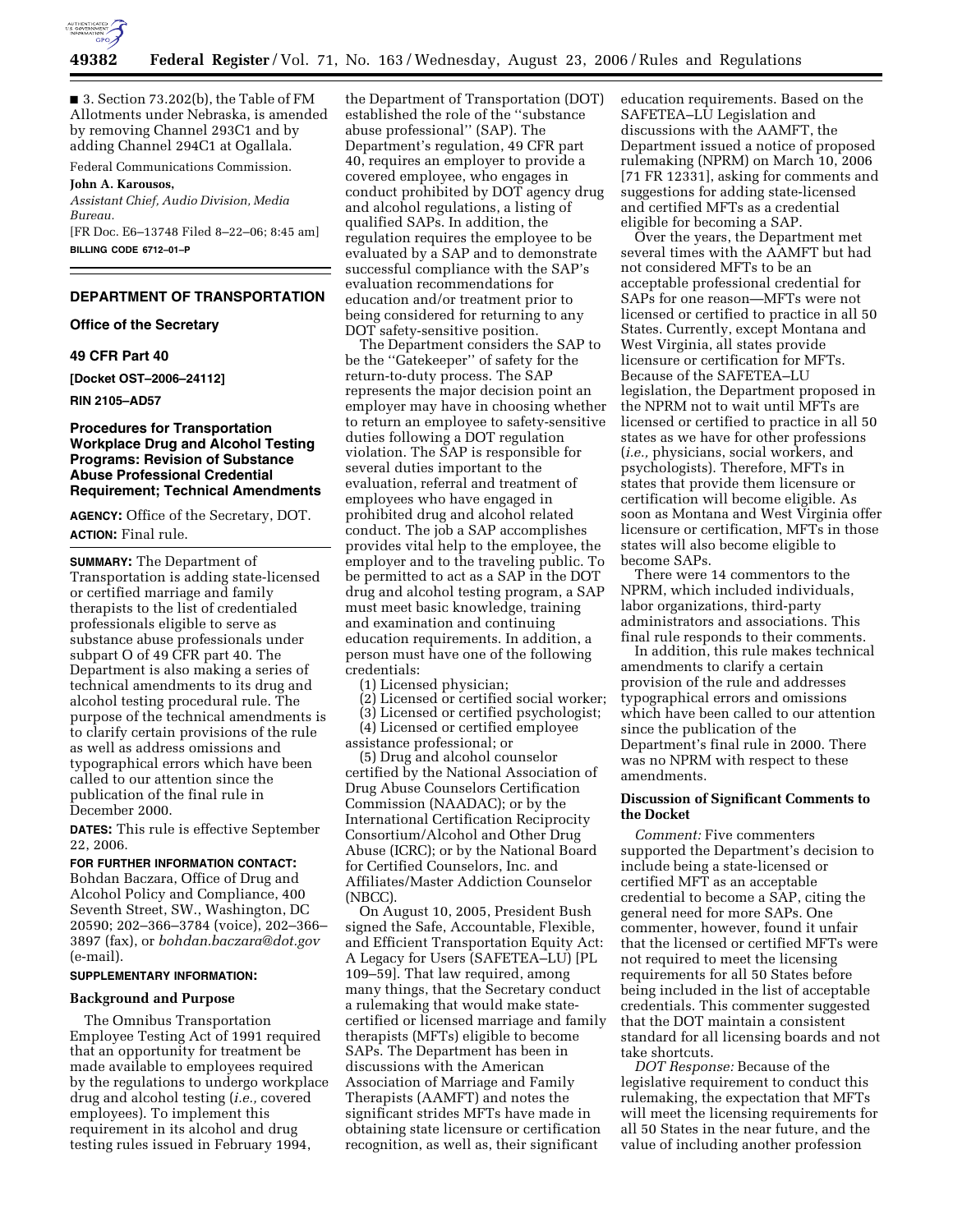eligible to become SAPs, the Department believes there is no need to delay including state-licensed or certified MFTs to the list of credentials available to become SAPs. With the appropriate knowledge, training and qualifications, these therapists have the potential—as do all credentialed groups—to increase the number of qualified SAPs available to the transportation industry.

*Comment:* Five commenters were opposed to adding MFTs to the list of eligible credentials to act as SAPs because they believed MFTs did not have the necessary qualifications to diagnose substance-related disorders. Two commenters agreed with the NPRM but only if MFTs met a requirement for education or expertise in substance abuse issues—competencies which the commenters believe MFTs lacked.

*DOT Response:* Current regulations require those with the appropriate credentials to be SAPs to have knowledge about and clinical experience in the diagnosis and treatment of alcohol and controlled substances-related disorders before they can become qualified to act as SAPs. Degrees and certificates alone do not confer this knowledge. This is why the Department had made it a requirement in its regulation, specifically 40.281(b)(1), that an individual *must*  meet this requirement regardless of his or her credential before becoming a SAP. This has been a longstanding requirement of part 40 [FR 61 37222, July 17, 1996], and an essential component of the SAP qualifications that should not be taken lightly.

#### **Discussion of Technical Amendments**

#### *Nomenclature Change*

To reflect the February 2005 reorganization of the Research and Special Programs Administration (RSPA), the DOT Agency name will be changed from RSPA to Pipeline and Hazardous Materials Safety Administration (PHMSA). The change will be made throughout part 40, including the MIS Data Collection Form and its accompanying instruction sheet.

*Section 40.23 What actions do employers take after receiving verified results?* 

The Department is amending paragraph (c) of this section to correct the typographical error of ''.39'' printed in the final rule of December 2000 to read ''.039.''

## *Section 40.73 How is the collection process completed?*

While completing the CCF, the collector is to complete Step 4 and not Step 5 as indicated in paragraph (a)(2) of this section. The change will correct this typographical error.

### *Section 40.83 How do laboratories process incoming specimens?*

Paragraphs (b)(2) and (4) of this section, which deal with re-designating the primary and split specimens, should refer the reader to paragraph (h) of this section and not (g). The changes will correct these typographical errors.

*Section 40.191 What is a refusal to take a DOT drug test, and what are the consequences?* 

When a MRO is looking to establish whether there is clinical evidence of unauthorized use of opiates, section 40.139 states that the MRO may require a face-to-face examination of the employee as part of the verification process for opiates. In a preemployment testing situation, if the employee fails to undergo the examination and there was a contingent offer of employment, the employee is deemed to have refused to test (see 40.191(a)(7)). If no contingent offer of employment was made and the employee refused to undergo the examination, the MRO cannot verify the test as a refusal. Therefore under the current regulation, in a pre-employment situation where a MRO cannot verify the test as a positive or a refusal, the MRO is left with one choice—to call it negative. For a MRO to verify an opiate test result as negative because the MRO was unable to conduct a medical examination is inappropriate. Safety goals are not served nor does the finding factually represent the events. Therefore, in this limited situation, the Department is adding language permitting the MRO to report the test as ''cancelled.''

# *Section 40.267 What problems always cause an alcohol test to be cancelled?*

Paragraph (c)(5) of this section should reference  $40.233(a)(1)$  and  $(c)(3)$  and not 40.233(a)(1) and (d). There is no paragraph (d) in the section to reference. Correcting the reference will keep the intent of the section consistent with the 1999 NPRM [FR 69076]. The change will correct this typographical error.

*Section 40.269 What problems cause an alcohol test to be cancelled unless they are corrected?* 

Paragraph (b) of this section should reference 40.255(a)(3) and not 40.255(a)(2). The change will correct this typographical error.

### *Section 40.281 Who is qualified to act as a SAP?*

When the Department published its rule in 2000, the word ''alcohol'' was inadvertently omitted when identifying that the SAP is permitted to act in the Department's drug and alcohol testing program. The change will correct this omission.

#### **Regulatory Analyses and Notices**

The statutory authority for this rule derives from the Omnibus Transportation Employee Testing Act of 1991 (49 U.S.C. 102, 301, 322, 5331, 20140, 31306, and 45101 *et seq.*) and the Department of Transportation Act (49 U.S.C. 322).

This rule is not significant for purposes of Executive Order 12866 or the DOT's regulatory policies and procedures. It makes minor modifications to our procedures to increase the number of qualified SAPs available to employees and employers, and corrects or clarifies existing regulatory provisions. Except for providing some additional potential sources of income to some MFTs, it should not have an economic impact, let alone a significant one, on anyone. Consequently, under the Regulatory Flexibility Act, the Department certifies that this rule will not have a significant economic impact on a substantial number of small entities.

This rule imposes no information collection requirements for which Paperwork Reduction Act approval is needed. It has no Federalism impact that would warrant a Federalism assessment. With respect to the technical amendments that were not part of the NPRM, the Department has determined that under Section 553 of the Administrative Procedure Act that prior notice and opportunity for public comment would be unnecessary, impracticable or contrary to the public interest. The amendments do not make substantive changes to part 40, and the Department does not anticipate the receipt of meaningful comments on them. The amendments make largely ministerial changes such as a change of address for an agency office, the change of the name of an agency and corrections of citations.

# **List of Subjects in 49 CFR Part 40**

Administrative practice and procedures, Alcohol abuse, Alcohol testing, Drug abuse, Drug testing, Laboratories, Reporting and recordkeeping requirements, Safety, Transportation.